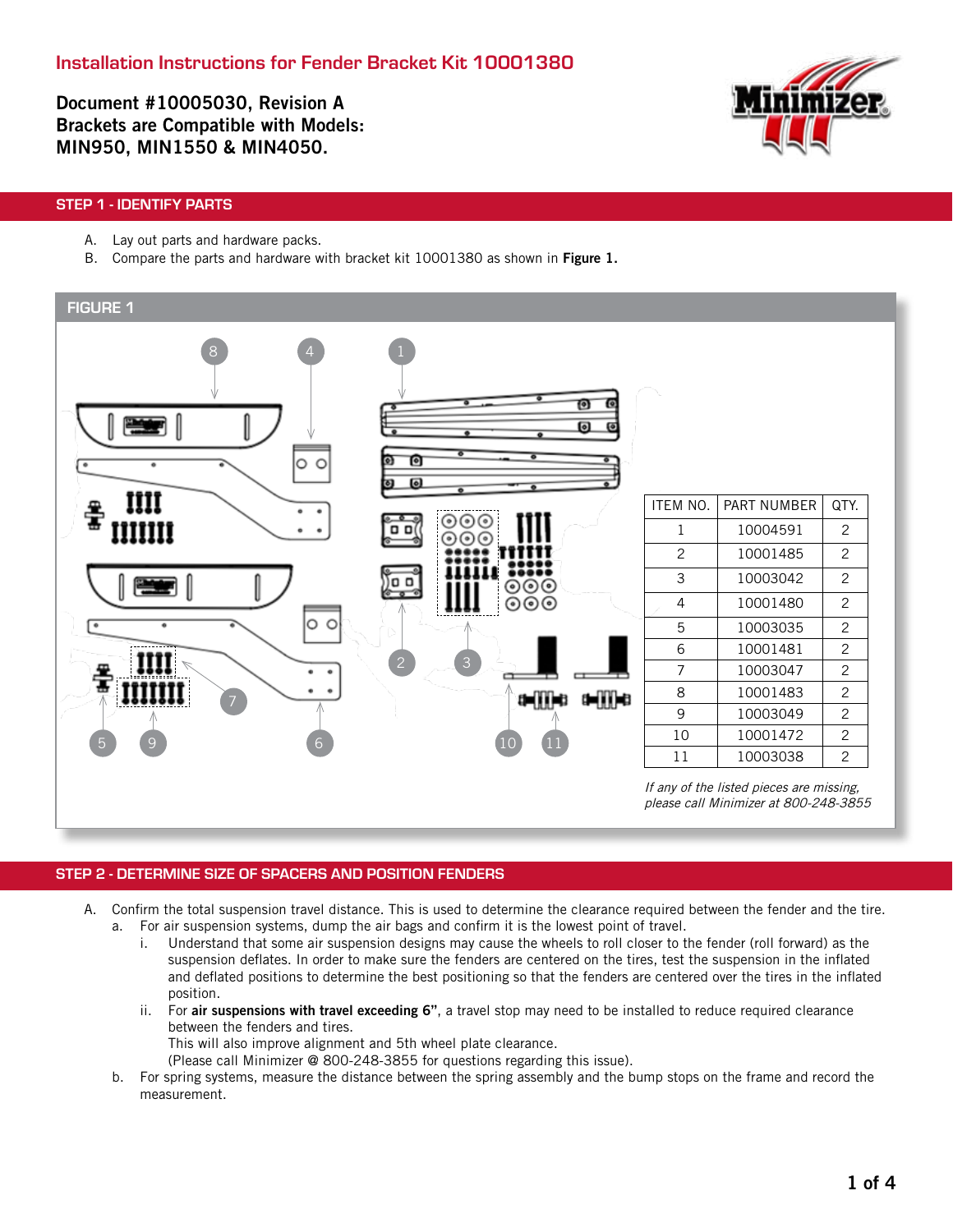- B. Place the fenders on spacer blocks above the tires.
	- a. In most applications 1.5" of tire clearance is best. The goal is to ensure the fender does not rub the tire.
		- i. The minimum clearance recommended is  $\frac{3}{4}$ " above the maximum travel point of the suspension system.
	- b. For an air suspension system, place a  $\frac{3}{4}$ " to 1.5" thick board on top of the tires after the air is released from the airbags. (See Figure 2)
	- c. For spring suspensions use spacer material that is ¾" to 1.5" thicker than the measurement recorded above.
- C. For trucks with air suspension, raise and lower the suspension to confirm the clearance between the fenders and wheels and that the fenders will be centered front to rear when the air suspension is inflated.

# STEP 3 - POSITION BRACKETS

- A. With the fenders in position, mark and test fit the brackets where they will attach to the frame.
- B. If possible, use existing bolt holes in the frame to attach.

Tip: It is common for the front bracket to align with the existing quarter fender holes.

- C. If possible, position the mounting brackets low on the fender so they are no more than 15" from the bottom. (See Figure 3)
	- a. Brackets mounted 8-12" from the bottom is optimal.
	- b. The goal is to reduce the risk of the leading edge of the fender from blowing back against the tire during high wind.
	- c. Splash guards are available if additional coverage is desired with a half fender set. (Part number 10003422) (See Figure 4)

**Tip:** If the front fender bracket is mounted higher than 15", refer to the link below for further suggestions on adding additional support. http://www.minimizer.com/instructions.html

#### NOTES:

- Round spacers are supplied to hold the (10001472) swivel bracket away from the frame when needed. In some cases, frame components may interfere with the required bracket location and require a spacer. (See Figure 5)
- USE SPACERS ONLY WHEN NECESSARY! The ideal installation is to mount the (10001472) swivel bracket directly to the frame using no spacers.
- If using the mounting hole inside the pipe of the swivel bracket, the excess flat steel maybe trimmed off to provide a cleaner look.
- D. Attach the (10001481) poly arms to the (10001480) metal brackets using four  $5/16$ " x  $1-1/4$ " bolts. (See Figure 6)

#### IMPORTANT INFORMATION:

- Assemble a left and right-hand arm assembly as shown in Figure 6.
- The bolt head MUST be located on the metal plate side. If not, the serration on the bottom of the bolt head will damage the poly arm.
- Tighten from the bolt head side so the nut does not spin on the poly arm.
- If the locknut is ever loosened after it has been tightened it is highly recommended to replace the locknut.
- Recommended torque is 10-15 ft.-lbs.

CAUTION: Overtightening hardware will damage the poly arm and could cause it to fail.



# 夏





FIGURE 6

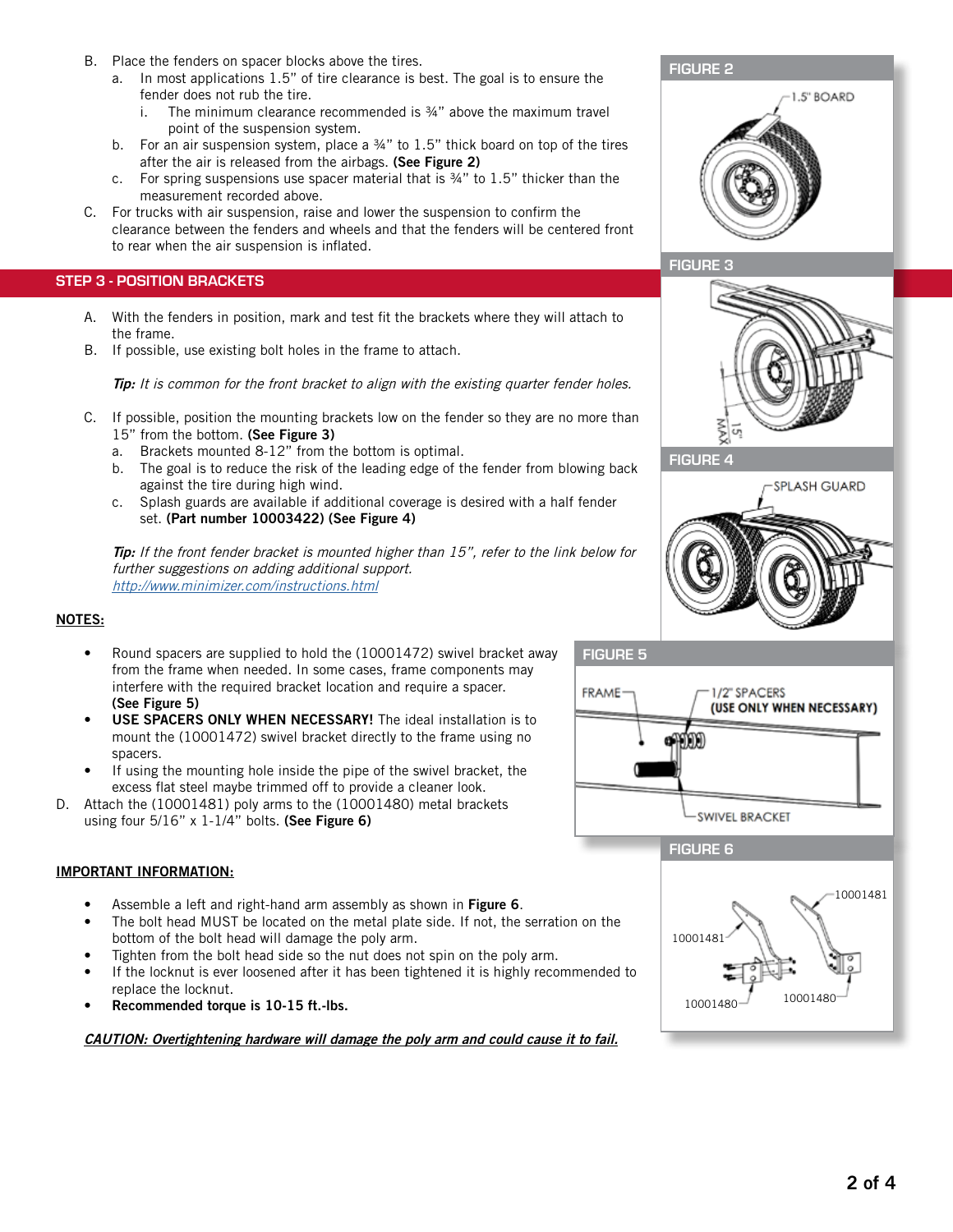#### STEP 4 - ATTACH BRACKETS TO TRUCK FRAME

- A. Install the center bracket as close to the end of the fender as possible. If possible, use existing bolt holes in the frame to attach. Either hole in the bracket may be used. (See Figure 7).
	- a. It is possible to remove any existing frame bolt and replace it with the supplied bolt in the bracket kit.
	- b. Recommended torque is 160-170 ft.-lbs.
- B. Once the front bracket is in position with the fender, tighten the 5/8" x 4-1/2" bolt that goes through the (10001472) swivel bracket to attach the swivel securely to the frame. (See Figure 8)
	- a. Recommended torque is 160-170 ft-lbs.

#### STEP 5 - ASSEMBLE BRACKETS

- A. Place four 5/16" x 3" bolts through the (10004591) poly bracket and the (10001485) backing block to clamp the (10001472) swivel. (See Figure 9)
	- a. Make sure the pipe of the (10001472) is fully inserted in the poly parts.
- B. Install the nuts finger tight and align the bracket to the fender.
- C. Tighten the four bolts evenly as described below.
	- a. Do not completely tighten one corner of the backing block before moving to the next corner. Tighten each nut 30%-50% and move to the next nut following the pattern shown in Figure 10.
	- b. Repeat the tightening pattern 2-3 times until backing block is flush against the (10004591) poly bracket.
	- c. Recommended torque is 10-15 ft-lbs.
		- i. ALWAYS SPIN THE NUT AND HOLD THE HEAD STATIONARY.
		- ii. DO NOT EXCEED RECOMMENDED TORQUE OR EMBED THE BOLT HEAD IN THE BRACKET. THIS WILL VOID MANUFACTURERS WARRANTY. For further details, refer to the link below.

<https://www.youtube.com/watch?v=lB4apbSEckI&t=13s>

#### STEP 6 - ATTACH FENDER TO BRACKETS

A. There are two recommended configurations for fastening the fender to the (10001481) center bracket. If the end of the fender and the center bracket align, fasten the center bracket to the end of the fender using "Option A". If there is a gap between the center bracket and the end of the fender, use "Option B".